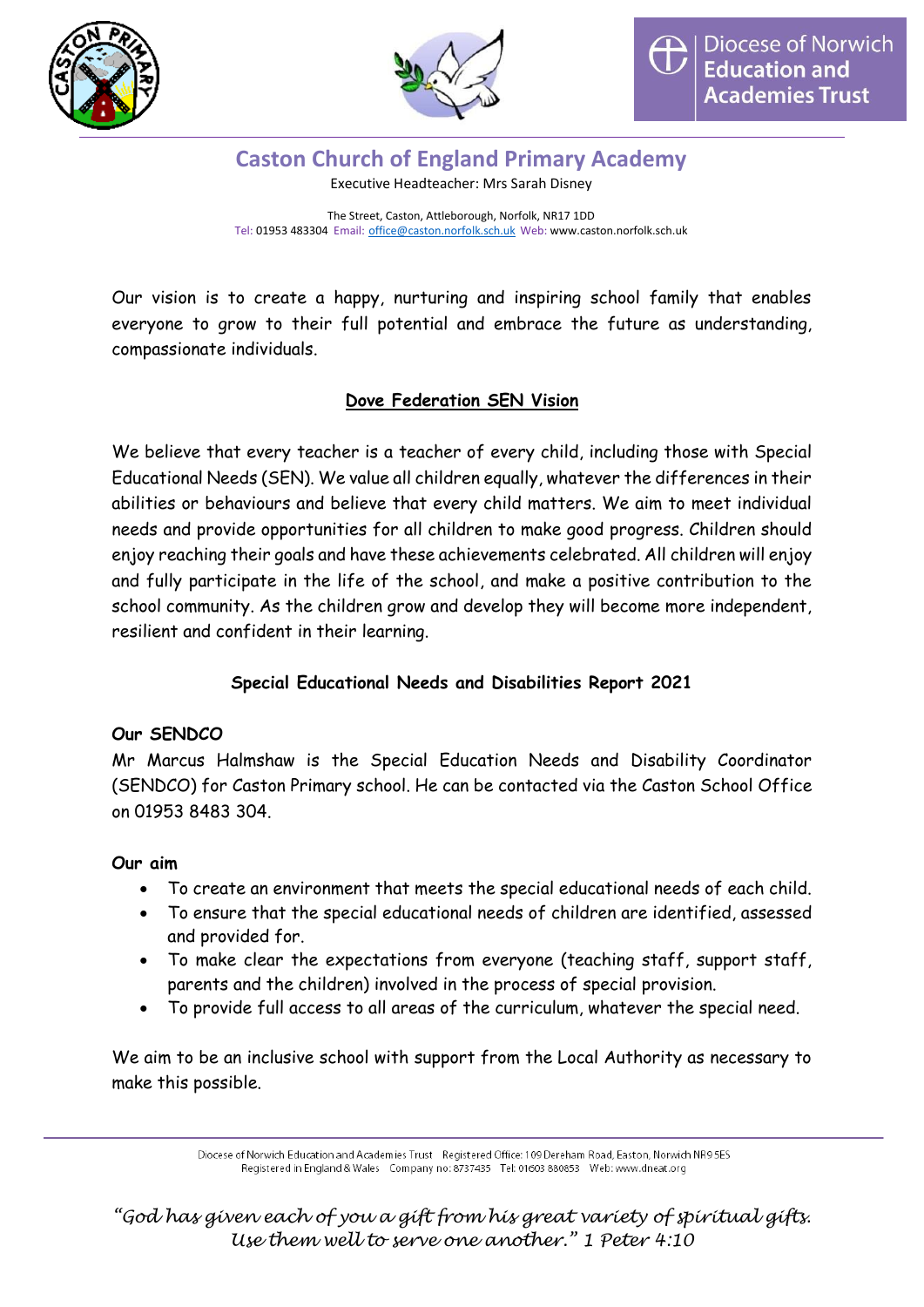



Executive Headteacher: Mrs Sarah Disney

The Street, Caston, Attleborough, Norfolk, NR17 1DD Tel: 01953 483304 Email: [office@caston.norfolk.sch.uk](mailto:office@caston.norfolk.sch.uk) Web: www.caston.norfolk.sch.uk

# **Identification and Provision**

At Caston Primary Academy, we believe it is important to the well-being and achievement of all our children to identify additional needs as soon as possible. All children are unique and develop at different rates; sometimes it can take longer for a special educational need to become evident.

As a school we identify pupils with Special Educational Needs and Disability in a number of ways:

- Information and concerns raised by parents or carers; we have an open door policy so parents can raise concerns at any time, initially with the class teacher.
- Class teachers, support staff and the learners themselves may be the ones to notice a difficulty with learning.
- Liaison with the previous school or pre-school provides valuable information, whether the child transfers to us into reception or at any point during their time in primary school.
- Tracking and monitoring of progress by class teacher is an on-going process and may raise concerns as well as pupil progress measured termly in assessments.
- Information from external agencies e.g. health, social care, adoption agencies, Looked After Child carer or social worker.

If parents have any concerns about their child's learning they should:

- Talk to the class teacher about their concerns.
- Parents can also make an appointment to phone or meet the SENDCO.

# **Assessing your child**

We use a range of assessments to gain a better understanding of a child's abilities and needs depending on the child's age and understanding. The assessments we are currently using include:

- Foundation Stage Profile
- Phonics screening

Diocese of Norwich Education and Academies Trust Registered Office: 109 Dereham Road, Easton, Norwich NR9 5ES Registered in England & Wales Company no: 8737435 Tel: 01603 880853 Web: www.dneat.org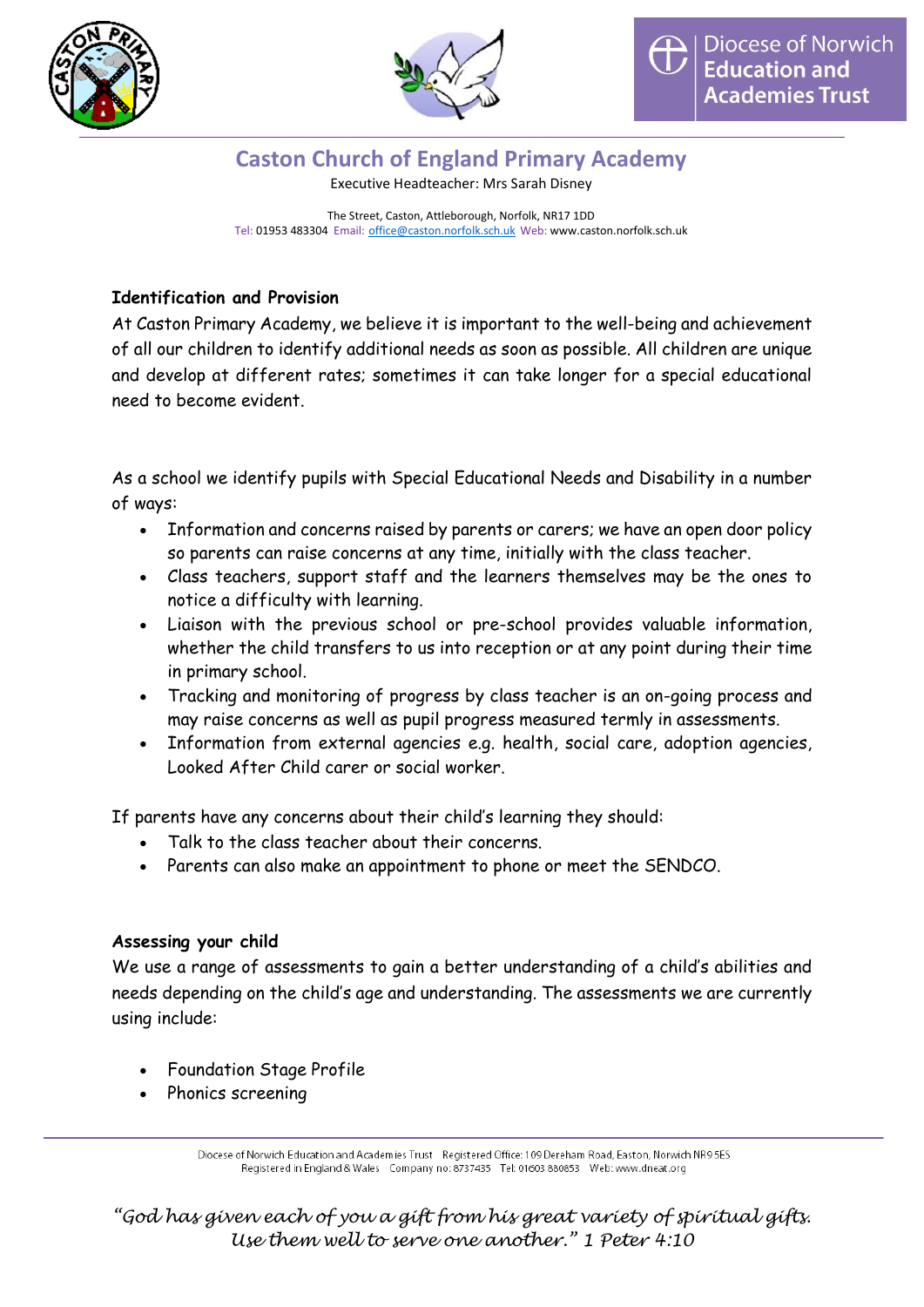



Executive Headteacher: Mrs Sarah Disney

The Street, Caston, Attleborough, Norfolk, NR17 1DD Tel: 01953 483304 Email: [office@caston.norfolk.sch.uk](mailto:office@caston.norfolk.sch.uk) Web: www.caston.norfolk.sch.uk

- New Salford reading test
- PiXL Termly Assessments which allow for diagnostic feedback and interventions to be set up
- $\cdot$  SATs assessment tests (years 2 & 6)
- GL Assessments screening for dyslexia/dyscalculia

# **Monitoring progress**

Our monitoring process is an integral part to teaching and learning for all children at Caston Primary Academy. We follow the 'asses, plan, do, review' model from the SEND Code of Practice. When a child has been identified as having a special educational need then either a provision map or Personal Learning Plan (PLP which will include a one-page profile for the child) will be put in place, depending on a child's level of need. This involves a meeting with the child, parents/carers and the class teacher. The needs of the child are discussed, how best to support the child, termly targets are set and the interventions and support to be put into place are used to create a provision map or PLP. From this, interventions are put into place and reviewed termly during pupil progress meetings and using feedback from those delivering the interventions.

The SENDCO monitors all of the interventions used and the progress of all SEND children. Children, Parents/Carers as well as teaching and support staff are directly involved in the reviewing progress. The review is part of parent's evening meetings held once a term. The child's progress is discussed; evaluated and next steps are planned. Outside agencies are sometimes commissioned to work with individual children when the assess, plan, do, review cycles are not showing accelerated progress or further advice is needed.

If a child has an Education Health and Care Plan (EHCP) the same termly review meetings take place, but the EHCP will be formally reviewed annually. The SENDCO keeps records of every child with SEND in the school. All children are assessed once a term (3 times a year) however, children with SEND may be assessed more frequently. Once an assessment has taken place the SENDCO is informed of the outcome and next steps are discussed. All interventions are recorded and monitored through the school's 'intervention folders' where progress and impact is evidenced and accelerated progress

> Diocese of Norwich Education and Academies Trust Registered Office: 109 Dereham Road, Easton, Norwich NR9 5ES Registered in England & Wales Company no: 8737435 Tel: 01603 880853 Web: www.dneat.org

*"God has given each of you a gift from his great variety of spiritual gifts. Use them well to serve one another." 1 Peter 4:10*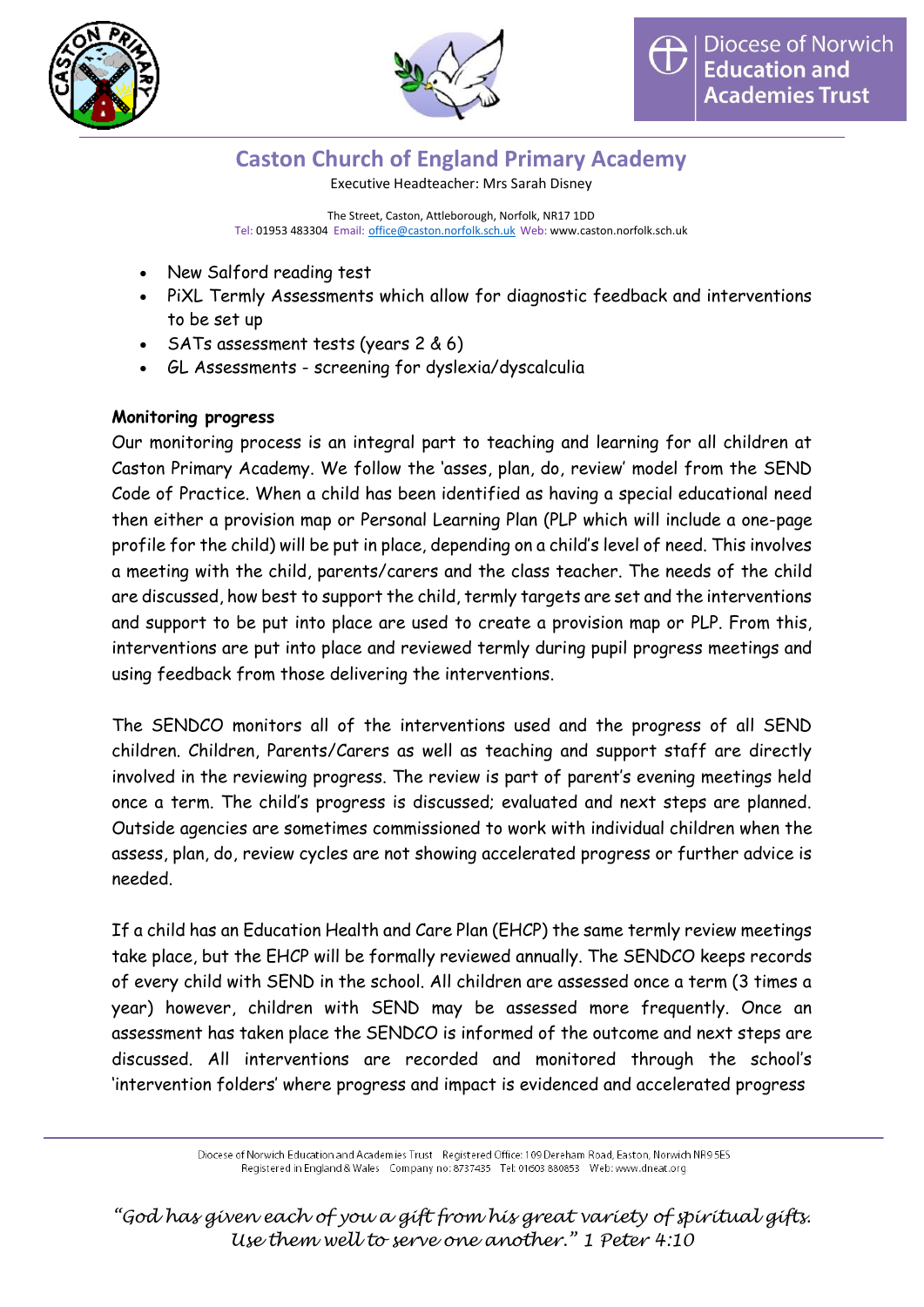



Executive Headteacher: Mrs Sarah Disney

The Street, Caston, Attleborough, Norfolk, NR17 1DD Tel: 01953 483304 Email: [office@caston.norfolk.sch.uk](mailto:office@caston.norfolk.sch.uk) Web: www.caston.norfolk.sch.uk

is achieved. EHCP referrals can be completed by the school if we feel we are not currently meeting the child's needs and extra support is required or involvement of other health professionals is needed. Parents can also apply for an EHCP, paperwork and instructions on this can be found on the Local Offer (see below)

#### **Joining our school**

We recognise that arriving at a new school can be difficult for a child with SEND and take steps to ensure that any transition is a smooth as possible. If a child is planning on moving to our school:

- We invite parents to visit the school with their child to have a look around and speak to staff.
- The SENDCO will attend any Annual Reviews of children transferring from preschool and attend transition meetings.
- Additional visits are arranged as needed over an extended time period to support individual need.
- If other professionals are involved with the child, a meeting of all professionals may be held to discuss the child's needs; share strategies used, and ensure provision is put in place before the child starts.
- Visits to their existing setting (e.g. pre-school) will be made by staff and SENDCO.
- We may put 'settling in' strategies in place
- If a child has moved to our school without a transition, we will contact the previous school to arrange for transfer of information as soon as possible, which will include telephone/ face to face meetings if required.
- Each child will be monitored and any necessary additional support will be discussed with parents, the class teacher and other relevant professionals.
- The class teacher will endeavour to assess a child's levels of attainment in numeracy and literacy as soon as possible on their arrival at our school and will plan accordingly, with SENDCO input, as relevant.

## **Moving on**

We recognise that 'moving on' can be difficult for a child with SEND and take steps to ensure that any transition is as smooth as possible. If your child is moving to another school: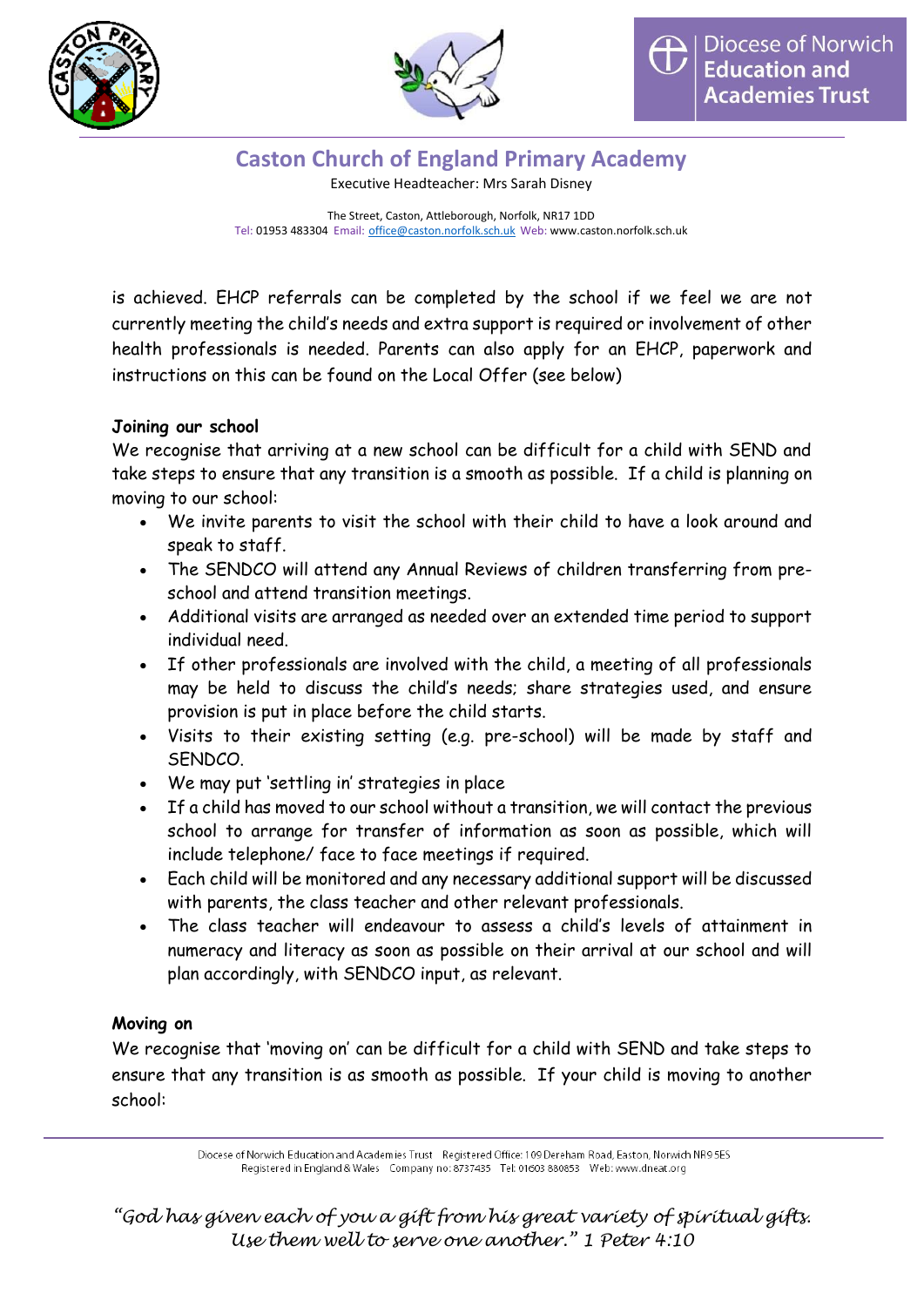



Executive Headteacher: Mrs Sarah Disney

The Street, Caston, Attleborough, Norfolk, NR17 1DD Tel: 01953 483304 Email: [office@caston.norfolk.sch.uk](mailto:office@caston.norfolk.sch.uk) Web: www.caston.norfolk.sch.uk

- We can contact the new school's SENDCO to discuss any special arrangements or support that need to be made for your child.
- We will make sure that all records about your child are passed on as soon as possible.
- If needed, transition visits over an extended period of time can be arranged.

# **When moving classes in school:**

- Information and relevant documents (including a record of support) will be passed on to the new class teacher and a 'handover' meeting with the previous and new teacher will take place.
- If your child would be helped by a book or other resource to support them understand moving on, then it may be made for them.
- There will be an opportunity for children to meet their new teacher and other adults who will be working with them, and spend time in their new classroom prior to the end of the summer term (in previous years we have had several transition mornings/ afternoons and one whole day.)

## **In Year 5:**

 Children with an EHC plans will have a 'transition review' of their progress and needs which will be an opportunity to discuss appropriate secondary school options.

# **In Year 6:**

- The SENDCO (or inclusion manager) from our feeder High Schools meets with the SENDCO at Caston Primary Academy and is invited to attend Annual Review meetings.
- An enhanced transition project has been developed for SEND children in their transition to high school which has included additional visits.

# **External Personnel and Other Agencies**

We work closely with the Educational Psychology and Specialist Support team (EPSS), Educational Psychologist, Specialist Support Teacher, professionals from the Short Stay School for Norfolk, School to School Support (S2S), Virtual School Sensory Support team, Speech and Language team (SALT), Occupational Therapists, ASD team, One 2 One Counselling, CAMHs, Specialist School support and the School Nursing team. We will

Diocese of Norwich Education and Academies Trust Registered Office: 109 Dereham Road, Easton, Norwich NR9 5ES Registered in England & Wales Company no: 8737435 Tel: 01603 880853 Web: www.dneat.org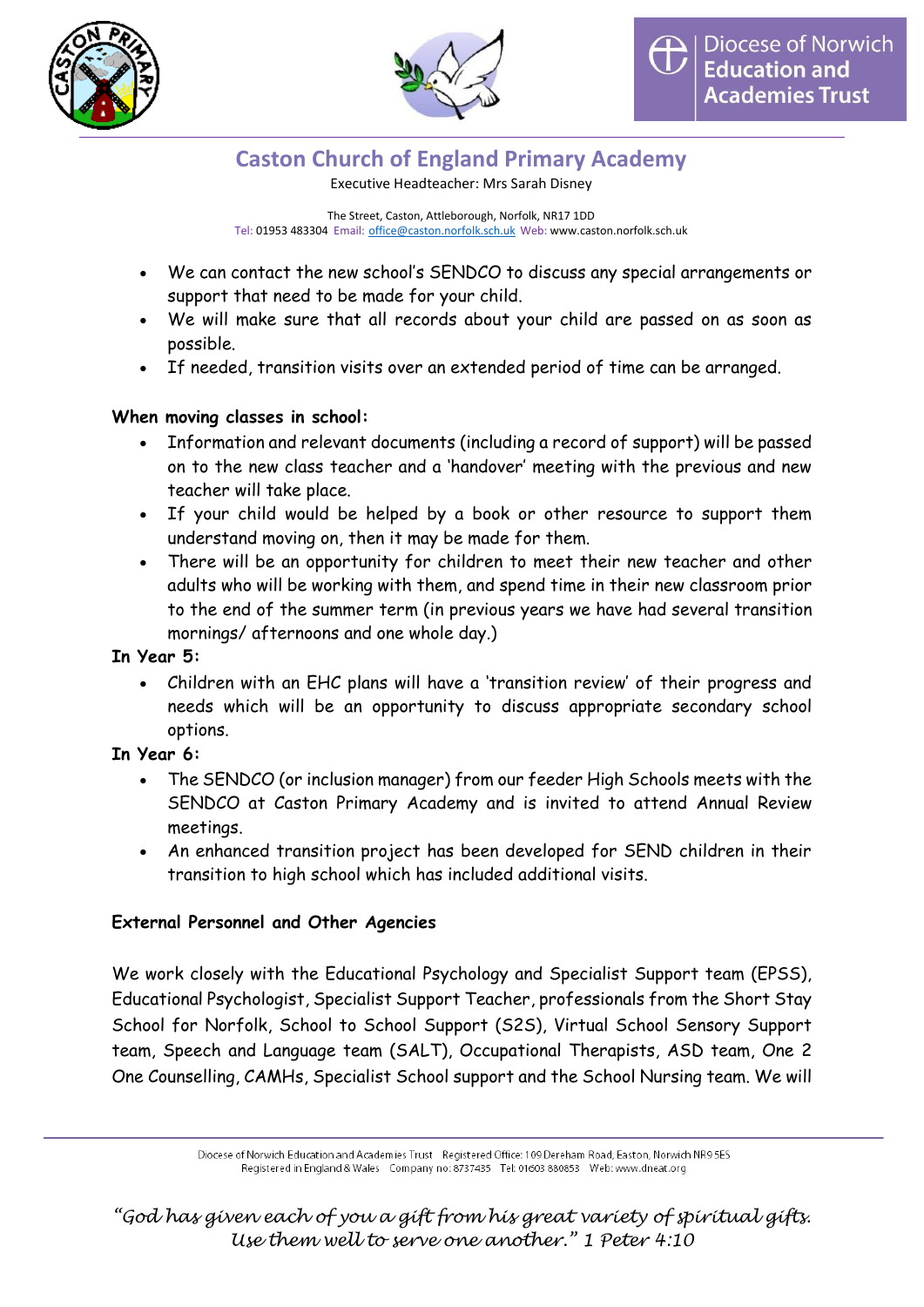



Executive Headteacher: Mrs Sarah Disney

The Street, Caston, Attleborough, Norfolk, NR17 1DD Tel: 01953 483304 Email: [office@caston.norfolk.sch.uk](mailto:office@caston.norfolk.sch.uk) Web: www.caston.norfolk.sch.uk

continue to work alongside these agencies as well as voluntary organisations such as Nelson's Journey.

## **Staff training and deployment**

Our staff receive regular training to ensure high quality teaching and support. Staff are currently trained in:

- Basic British Sign Language
- Autism awareness training
- Dyslexia friendly teaching practice
- First Aid
- Norfolk Steps training
- Prevent Training
- Precision Teaching

Over the next year some of our staff are also being trained in:

The Nuture approach

In September 2021 we started a nurture group led by a TA who has been trained in the 'Nurture Approach' which has allowed the school to offer support to children with SEMH needs and find coming into school a challenge. We have started a 'Toast Club' which allows those children to settle in before starting their learning. Our Nurture TA also offers support during the day as well as leading interventions across the school.

Support staff are deployed according to individual needs. Although some children do have 1:1 support for the school day, we work hard to ensure they are given opportunities to develop their independent skills. Teaching assistants are trained in delivering specialised interventions and work alongside teachers and the SENDCO to deliver these throughout the school. During the mornings support staff mainly support children within their class and during the afternoons support staff deliver specific interventions throughout the school to a range of children.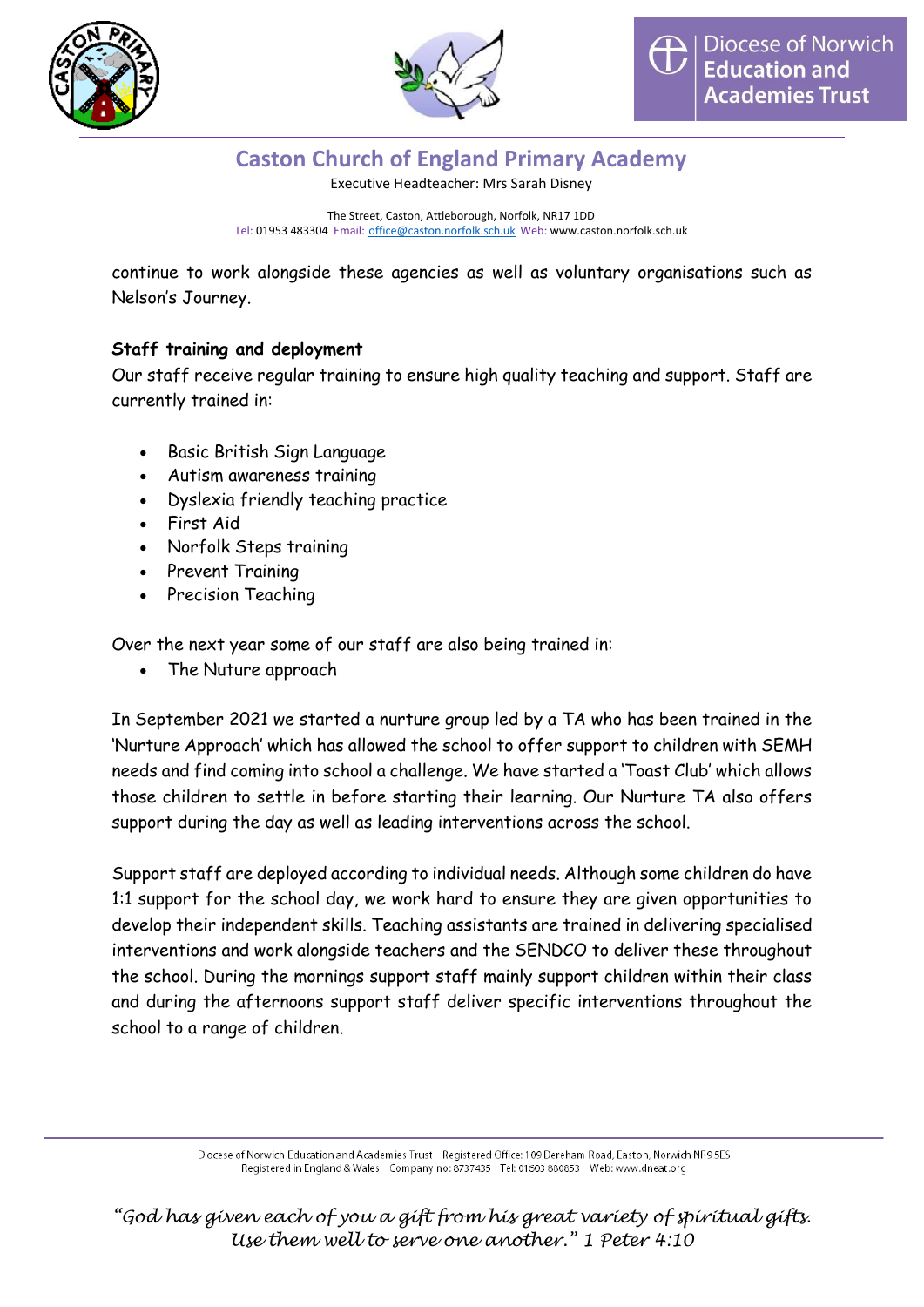



Executive Headteacher: Mrs Sarah Disney

The Street, Caston, Attleborough, Norfolk, NR17 1DD Tel: 01953 483304 Email: [office@caston.norfolk.sch.uk](mailto:office@caston.norfolk.sch.uk) Web: www.caston.norfolk.sch.uk

# **Our school's current data**

Caston Primary Academy school has 17 pupils (22.66% with SEND (accurate at time of reporting). The pupils are categorised according to the new SEND code of practice 2014. The percentage of pupils within each category is shown below;

| Behaviour, Emotional and Social difficulties | 8 pupils out of 75 = 10.66%   |
|----------------------------------------------|-------------------------------|
| Cognition and Learning                       | 3 pupils out of $75 = 4.0\%$  |
| <b>Communication and Interaction</b>         | 4 pupils out of $75 = 5.33\%$ |
| Physical and/or Sensory                      | 2 pupils out of $75 = 2.67%$  |

Whilst some children's needs cover more than one category, for the purpose of the above data only their primary need has been included. We have 1 pupil who has an Education, Health and Care Plan (EHCP).

# **SEND profile by year group**

|                                     | Reception   Year 1   Year 2   Year 3   Year 4   Year 5   Year 6 |   |    |   |                |                |    | Total |
|-------------------------------------|-----------------------------------------------------------------|---|----|---|----------------|----------------|----|-------|
| Number<br>of pupils                 | 11                                                              | 9 | 13 |   | 14             | 11             | 10 | 75    |
| <b>Pupils</b>                       |                                                                 |   |    |   |                |                |    |       |
| identified<br>with SEN              | $\overline{c}$                                                  |   |    | 3 | $\overline{2}$ | $\overline{c}$ | 4  | 13    |
| Pupils<br>with<br>an<br><b>EHCP</b> | 0                                                               | 0 |    | 0 |                | 0              | O  |       |

## **How do we spend the schools SEN notional budget?**

The schools SEND notional budget for the academic year 2021-2022 is £32830 This is the amount that is delegated to the school in order to provide support for pupils. This money is not ring-fenced for particular named children but is instead available for the school to spend in a way which they think best meets the needs of children identified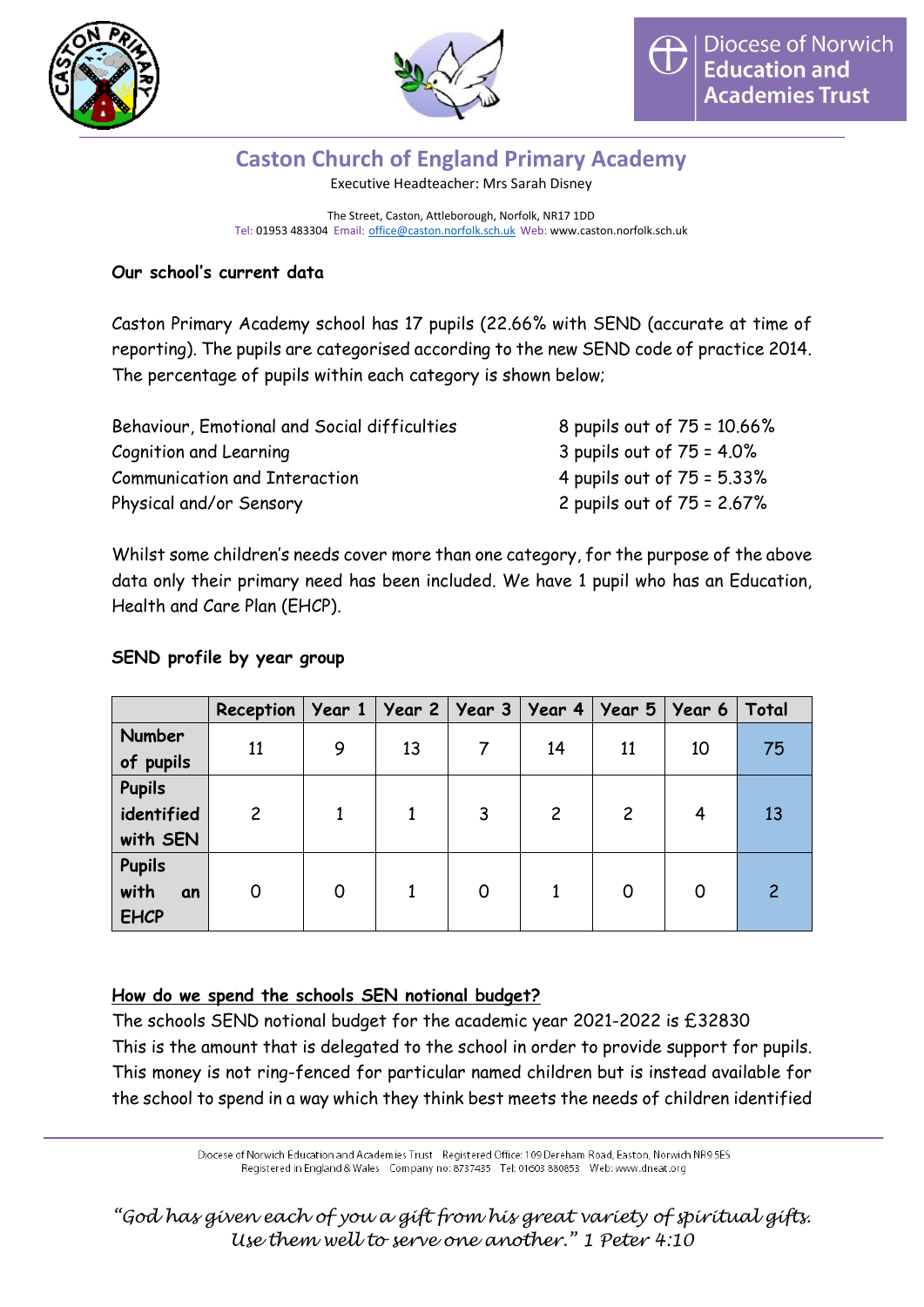



Executive Headteacher: Mrs Sarah Disney

The Street, Caston, Attleborough, Norfolk, NR17 1DD Tel: 01953 483304 Email: [office@caston.norfolk.sch.uk](mailto:office@caston.norfolk.sch.uk) Web: www.caston.norfolk.sch.uk

with SEND needs. The funding for 2020-2021 was spent on accessing professional services provided by outside agencies e.g. behaviour support, additional training for staff in the area of SEND (precision teaching, ASD Awareness), purchasing SEND resources and put towards paying for teaching assistants to work with pupils who require additional support in school.

## **Equality**

Caston Primary Academy is an inclusive school where we focus on the well-being and progress of every child and where all members of our community are of equal worth.

We believe that the Equality Act provides a framework to support our commitment to valuing diversity, tackling discrimination, promoting equality and fostering good relationships between people.

#### **Complaints**

Our school's Complaints Procedure can be found on our website. Any concerns should, in the first instance, be addressed to the Headteacher who may involve Governors as appropriate in line with the school's Complaints Procedure.

#### Have your say:

The Dove Federation is part of the community. We can shape and develop provision for all of our learners ensuring achievement for all. This SEND report declares our annual offer to learners with SEND, but to be effective it needs the views of all parents/carers, learners, governors and staff. So please engage with our annual process to 'assess plan, do and review' provision for SEND.

Useful links www.norfolk.gov.uk/SEND Parent Partnership www.dfe.gov.uk

## **Local Offer**

The Local Authority have published a "Local Offer" to outline services available to children and their families. It explains what they can expect from a range of local